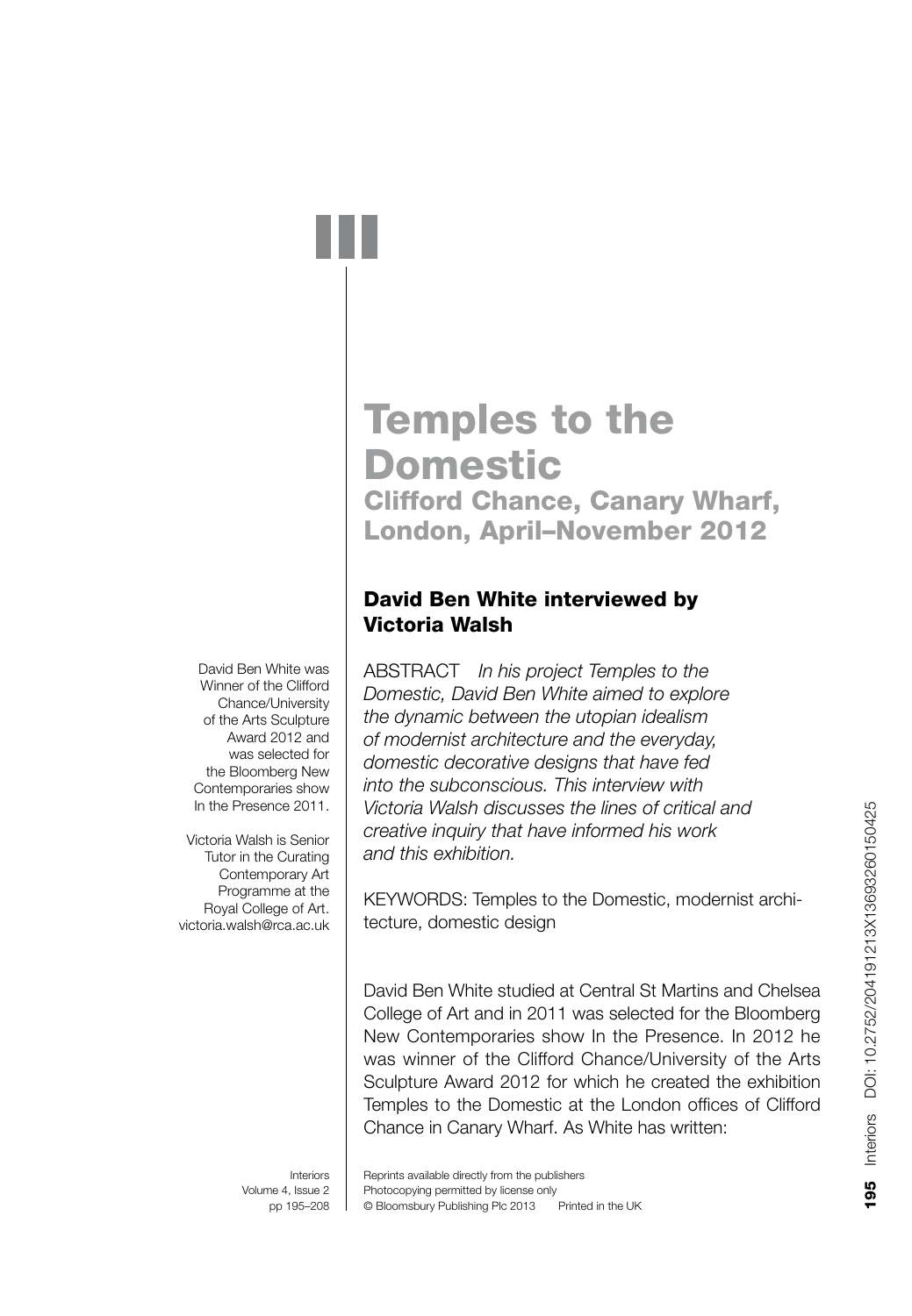

Figure 1 Temple 1, David Ben White. Photograph by Angelo Plantamura 2012. © DBW.

For Temples to the Domestic, I attempted to address and contrast the architectural language of corporate modernism, which the Clifford Chance building embodies, with that of the decorative domestic. For me, the domestic location is a strangely powerful location. Like a theatre set, or work of fiction, the home is a place in which we, as consumers, define our own aspirations and taste. Televised design shows, shop windows enacting domestic interior configurations, interior decorating and furniture magazines all elaborate a familiar language of nostalgic possibility, which we, in turn, aspire to surround ourselves with. In this dialogue, the domestic space becomes a familiar, but also alienating location.

With this project, White has set out to explore the dynamic between the utopian idealism of modernist architecture and the everyday, domestic decorative designs that have fed into the subconscious and in this interview with Victoria Walsh discusses the lines of critical and creative inquiry which have informed his work and this exhibition.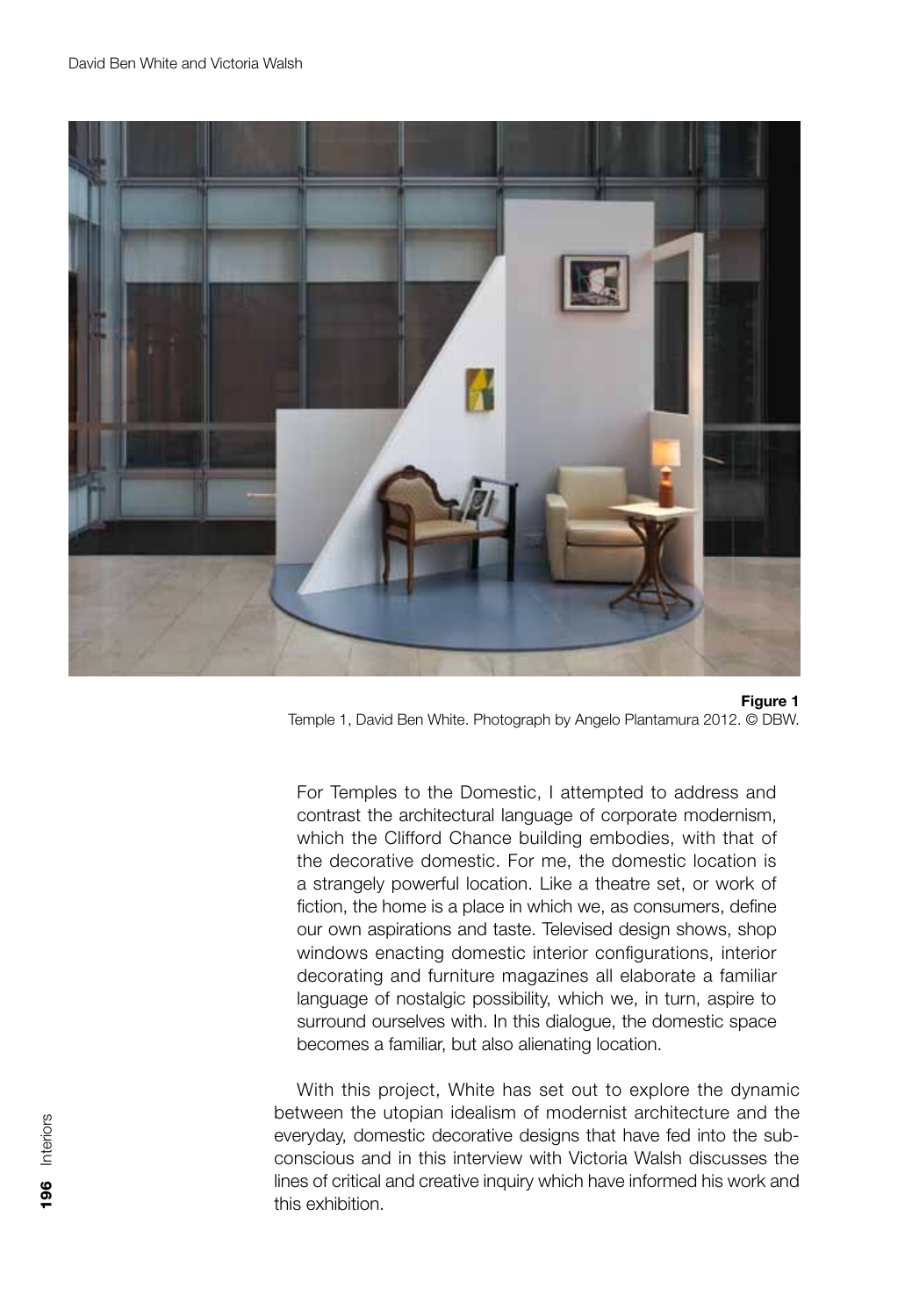**Victoria Walsh:** It's hard not to experience this enormous perpendicular space as a kind of cathedral to high modernism, with all its architectural aspirations to inspire a sense of awe and reverence in the visitor as they make the grand ascent up the escalator. But to then be confronted by your first installation with its distinctly domestic character and scale by comparison and the lamp creating a striking moment of intimacy, it's quite a provocative start to your exhibition. Why did you choose this particular space to start the show?

David Ben White: When I came to see this space it was very clear that this was a defining architectural moment within the building with the large glass window I was thinking about the idea of an inner/ outer conversation, and about this space being like the external part of the building. So, in that moment that it became the external, I thought about it in terms of a park, or a garden, or a vista. In parks and public gardens, you might find the Greek folly sitting in the landscape alluding to classical history. I was interested in bringing this idea into a present tense and the domestic mode allowed for all sorts of different things to occur at the same moment. I wanted the expected conversation between the viewer and the space to become disturbed, opened up. In constructing this temple here, in this ephemeral space, it becomes a point of change. I wanted to put something static in a non-static moment. And I thought, wouldn't it be great if you could stop and sit here and actually watch the sunset? It's a very beautiful view. In fact it's far more beautiful in my opinion than anywhere else that I've seen in terms of Canary Wharf. I love sitting here and watching the sun going down.

**VW:** Was this an act of subversion or is it a starting point of a conversation as you just described it?

**DBW:** I don't think the idea of subversion is necessarily the driving force. The driving force was much more of an investigation of where two different languages of design meet and what occurs when that happens. And in some ways I was thinking about how two selfenclosed, constructed realms would respond to each other when they intersected. So it was immediately apparent to me that this space was problematic and exciting because of that. I'm much more interested in creating a conversation with the viewer than enforcing a didactic language, which is one of the reasons why I am fascinated by modernism. I see it as a very didactic, formal language and it's interesting to be able to open that language up and maybe access it from a more vulnerable and open-ended position. Which is where the Temples come in as I see modernism and domesticity as mutually oppositional. In a way it's looking at what's the Achilles heel here and how can I really question and connect to it.

**VW:** What this Temple also signals is a reintroduction of the subjective and embodied individual to the space. I mean the lamp itself automatically reminds us all that we can turn the lamp's switch on and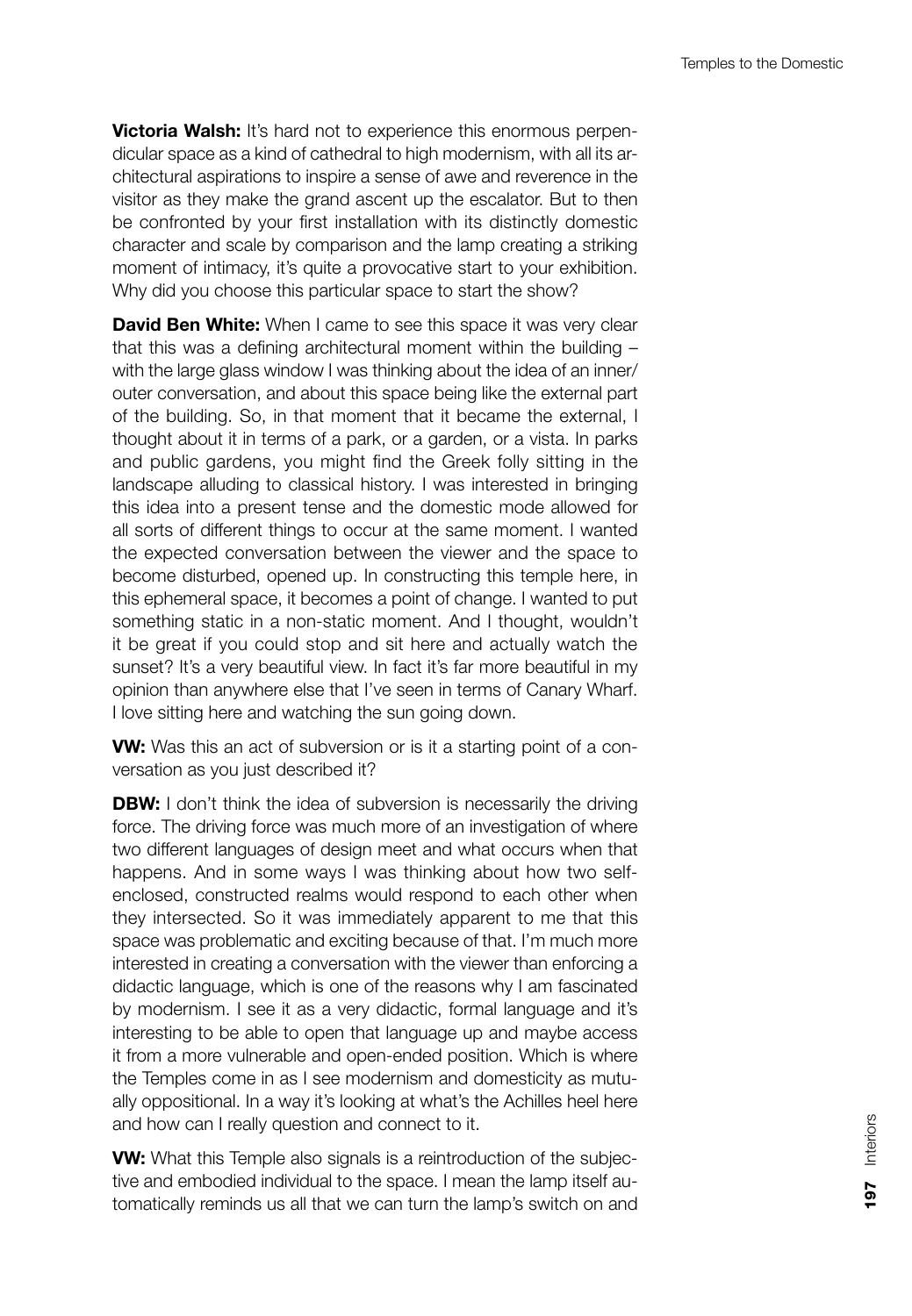off, as opposed to the invisible centralized controls of the corporate building's lighting. And perhaps in that sense this is also an attempt to humanize, what you described I think as the "depersonalised corporate machine modernist aesthetic"?

**DBW:** I think it's fair to say that I am personally critical. But I'm also appreciative of the formal language and the aspirations of modernism. I'd like to think that this intervention works as a conversation rather than as a lecture and somehow this Temple makes the space more beautiful and I think there's a vulnerability that's interesting about that. I don't quite know why, but maybe it's to do with something as simple as the lamp being on that's giving us a sort of warm domestic light in the middle of what is cold, or could be perceived as a cold, corporate light. Lighting is really important to my work, that idea of using a light that is synonymous to a particular experience of space and the warm tones of domestic lamps help to reframe institutional lighting and that's very useful.

**VW:** Temple 2 is the first pavilion one encounters walking into the space, can you describe the history of this particular pavilion?

**DBW:** This was the last pavilion that was designed and built and it came out of a number of different points of thinking. Fundamentally, I didn't want to follow the floating nature of Temple 1 and Temple 3. They appear like islands, but I wanted Temple 2 to actually be more grounded, built into and off the architectural structure of the building. Also, I wanted it to appear unfinished, so one of the walls has just

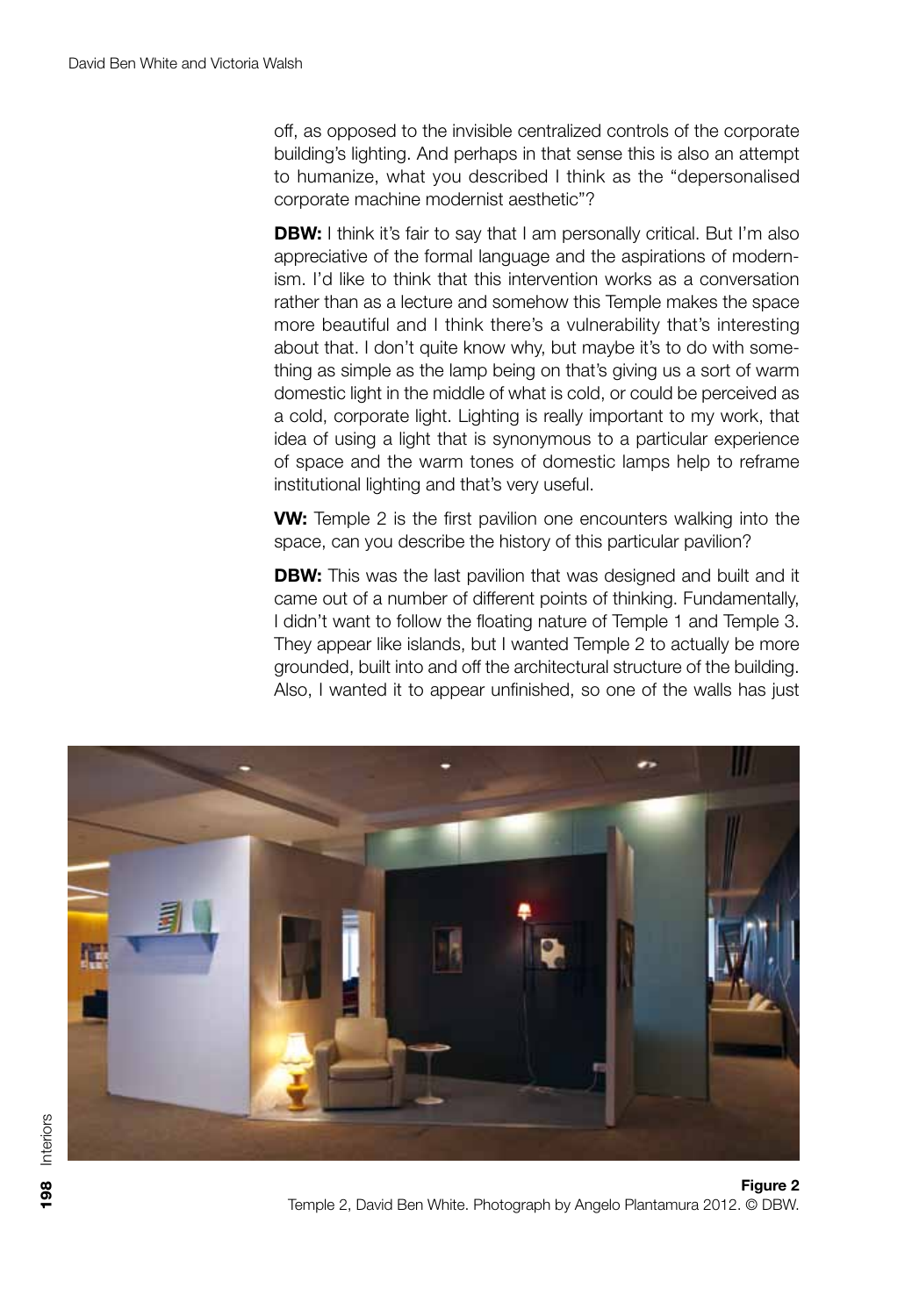the undercoat painted on and in the doorway the wooden structure is revealed, so there's areas in the temple that show it as being under construction. The main exterior wall, which is the first thing you see, has a shelf sitting with two objects on it. One which is a vase and the other being a painting. When I first built it I was intending it as an exterior wall, but as soon as the shelf went on, I started thinking about Corbusier's Beistegui Apartment in Paris where fitted into the rooftop space was an interior fireplace and so this idea of internal elements being put onto the external context seemed enticing. I was also thinking about the Pueblo, which doesn't seem so obvious but I was interested in connecting with a Mediterranean style of design, maybe, in hindsight, with the influence of Louis Barragan. And anyway, each temple was attempting to articulate a different formal design. So in my own sort of vulgar way I was trying to deal with these temples within an architectural language that was polymorphous rather than united by one particular style.

VW: But the overall aesthetic, if somebody walked into look at this particular vignette, it's around 1950s, 1960s, it conjures up a kind of a particular moment of taste perhaps, would you agree?

**DBW:** I tend to think of this structure as having a multiplicity of references. So maybe I would disagree in the sense that it incorporates certain objects and bits of furniture that connect to a certain time, but actually when I start to really interact with the installation I find that I'm out of time as well. For instance, the structure on the wall hints at a modernist aesthetic, but then the lampshade throws that into some sort of difficulty. The photograph presents a mise en scène within the vignette of the temple, so it's actually addressing the constructed space and its set-up by referencing the two Painting Pavilions sitting within a constructed false space. I think if you took out the yellow lamp the feel of the space might be quite different, the lamp has such a strong personality. One thing that's relevant here is the language of kitsch; there is a conscious interplay with the language of kitsch, which is very important for me.

VW: When I said the 1950s and 1960s what I suppose I'm saying is there isn't a coherent aesthetic, there isn't an overt stylization yet, you are playing with different elements that are signaling all sorts of different vernaculars that people might have going in their domestic space, pre the arrival of IKEA or Habitat. You've also made reference in your writings to your reading of Greenberg and his emphasis on modernist painting in relation to kitsch. But how consciously are you playing out theories and ideas of modernism within an aesthetic debate, or is it more in relation to architecture, or are you also questioning the language of modernism in painting and sculpture?

**DBW:** I tend to think of my work as playing with a bricolage sensibility, bringing different ingredients together and seeing what happens. I find ingredients that may connect to kitsch, may connect to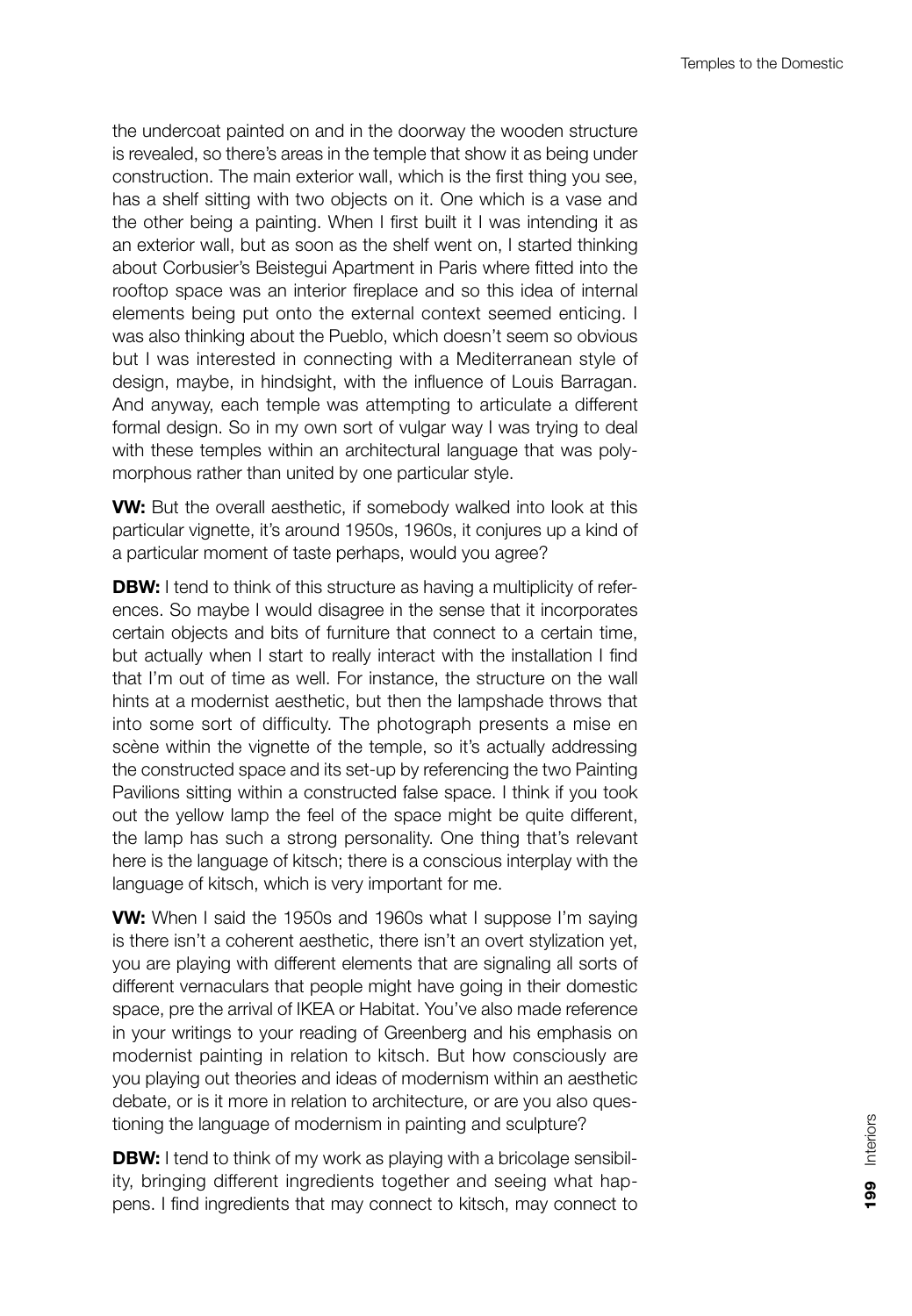

Figure 3 Temple 2, David Ben White. Photograph by David Ben White 2012. © DBW.

decorative, that somehow join up and open the conversation with modernist formalism. So when I go and see work that seems as if it's rigidly connected to and holding forth within a sort of Greenbergian abstraction and all of that, I'm immediately aware of the skill in which that sort of area of expertise is defined, but to me that's not interesting. As a sensualist and troublemaker, I would say that this is a about the interplay of apparently inharmonious ingredients and that hopefully it does follow a sense of questioning that seems appropriate to this physical location in which we find ourselves.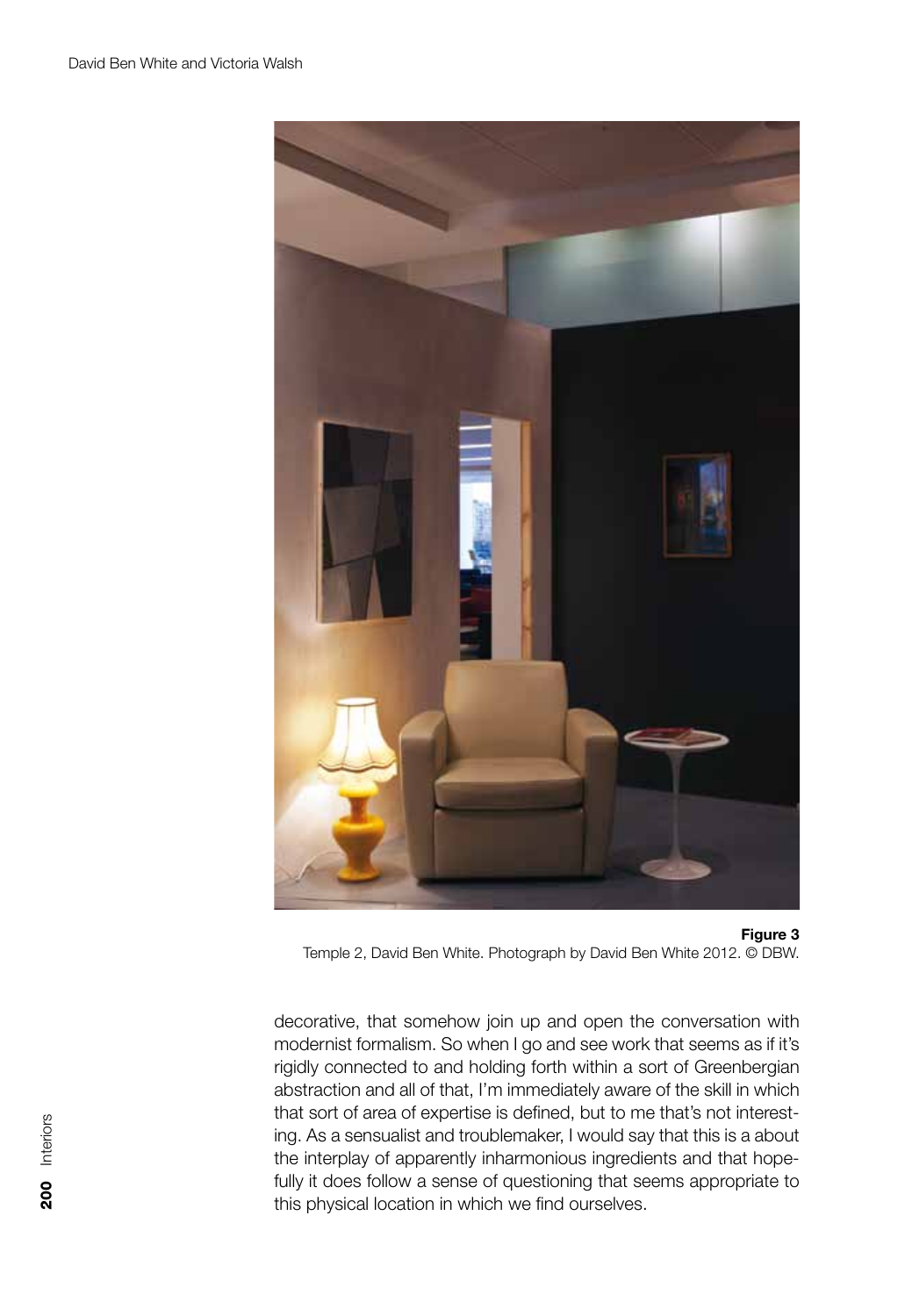

## Figure 4

Temple 2, wall mural and painting by Justin Hibbs, painting by Clare Goodwin and other work by David Ben White. Photograph by Angelo Plantamura 2012. © DBW.



## Figure 5

Temple 3, David Ben White, wall mural and painting by Justin Hibbs, painting by Clare Goodwin. Photograph by Angelo Plantamura 2012. © DBW.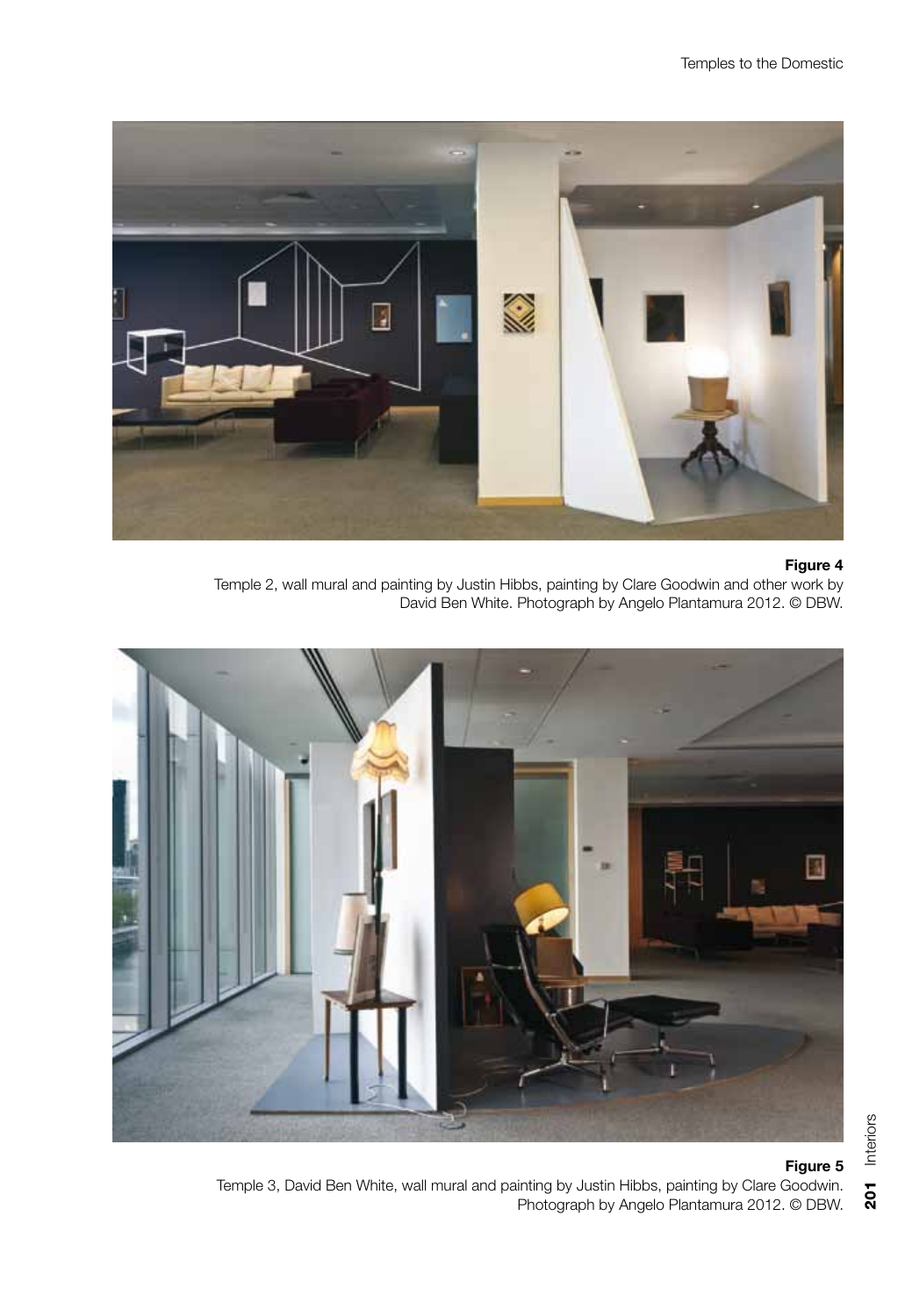VW: Given the title of the show, Temples to the Domestic, the domestic has not only perhaps a problematic but historically quite a trivial relation to the notion of modernist art per se. I suppose the time when the domestic and the decorative came together very forcibly was in the late nineteenth century, and there was Bonnard and the Nabis with Vuillard painting interior scenes and the domestic became a moment of protective individualization at a time when social relations were being transformed as modernity unfolded. But your interest in the relation between the domestic and modernism also has a personal history for you?

**DBW:** Yes absolutely, it's a really interesting point. My grandmother, Elizabeth Benjamin, was a modernist architect and in a way for me this relationship with the domestic is, as you say, autobiographical. She designed two houses, one of them has been pulled down, the "Kaufman House" in Wimbledon, but the house in Gerrards Cross called the "George and the Dragon" is still there, and it's a really beautiful house. But what was interesting about this for me was when the owners repainted the front room. They painted it brown, which for any modernist must have been problematic, but in so doing, they made the fireplace less important within the cohesive design of the room and my grandmother was fiercely judgmental. The fireplace was a really important design feature that had become, in her eyes redundant, but for me, I thought what was interesting was that these people had managed to instill some of their own DNA into the building. To me there is something problematic about the way in which modernism affected this sort of utopian grand aspiration, but purely through self-declared, didactic governance.

VW: For the Bloomberg New Contemporaries exhibition at the ICA last year (2011), where you also had the photographs of these types of settings [Figure 8] you also organized an artists' event with performances, walking tours, and a panel discussion. In relation to your work you chose a visit to Alison and Peter Smithson's Economist building in nearby St James's and you've also made reference to the Ideal Home Exhibition, which of course the Smithsons also participated through their "House of the Future" in 1956. I wondered whether you could say something about your interest in the Smithsons or that period of the 1950s/1960s. Is there something going on for you amongst the architects of the time?

**DBW:** The beauty of that period was the sheer multiplicity of ideas. What I love about the Smithsons' "House of the Future" is that I think it was probably one of the key British installation works of the twentieth century – it somehow captures so many different elements, the pathos of excitement of the future with the awkwardness of the way it was constructed. There was something about the way in which this future domestic space, according to the Smithsons, withheld art from its walls, leaving the home naked and austere. It's a sort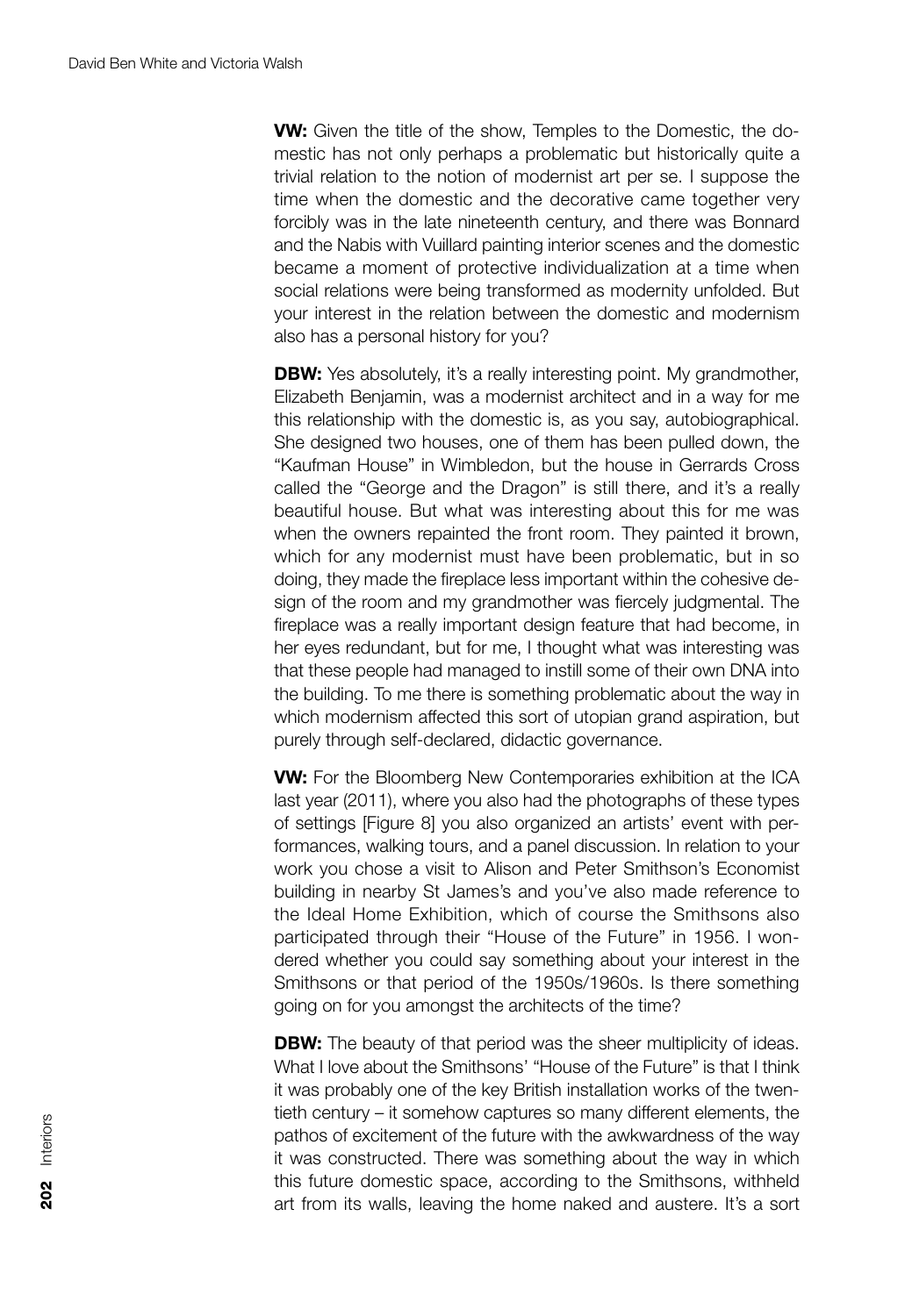of perverse fascination I have for it because on one level the house foresees the death of a domestic context for art (which fits with an austere, modernist sensibility) and yet it is in itself a complete work of art. Most importantly, there is the Independent Group, of which the Smithsons were members, which offers me a way of thinking about the discourse between art and design and architecture. There's something about all of these connections that the Independent Group helped reveal that feels significant and excitingly generative.

VW: Although a lot of these works are playing with the history of modernist painting and abstraction your juxtaposition of these works within the kind of installation settings of the pavilions means they collectively stand as very strong social gestures, as invitations for the social interaction of the viewer. You particularly pursued this it seems through your commission of the performance group [Foreign Affairs] (sic) to enact scenes from various historic plays using the installations as stage-sets ...

**DBW:** One of the highlights for me, from this experience, was the opening night's performance, when in Temple 2 we had this intense scene from Ibsen's The Doll's House, with the break-up between the husband and wife. At the moment of greatest emotional intensity a group of businessmen entered the space from one of the offices, clearly excited from some contract signing and this extraordinary collision took place between these two worlds. Between the intense, break-up love scene and this excited, adrenalin-filled group of businessmen, the unexpected collision of these two worlds served as a fantastic metaphor for the whole project.

VW: But say more about why you invited the theater group [Foreign] Affairsl.

**DBW:** Well I'm a huge fan and I'd seen them performing a few times and what was interesting to me was the way in which they were slipping between texts. So you would go and see them and they would be jumping between different plays, from different scenes as if somebody had put an iPod Shuffle mode into the performance. You never knew quite where you were, continually in-between points, but every moment was poignant. You had this intense emotional set of connections, but they were so open-ended and exciting and I was a real fan of the group and my wife happens to be a member of the group, so there's obviously that as a connecting point.

**VW:** Did you choose the texts?

**DBW:** I had a number of meetings with the directors and from our conversations they made the decision on what texts to use, but the key thing was they had to be out of copyright. But it actually worked out beautifully to use texts from the nineteenth century. Among others, Chekhov, Ibsen, and Wilde were performed. What is fascinating about Chekhov was that he was the first playwright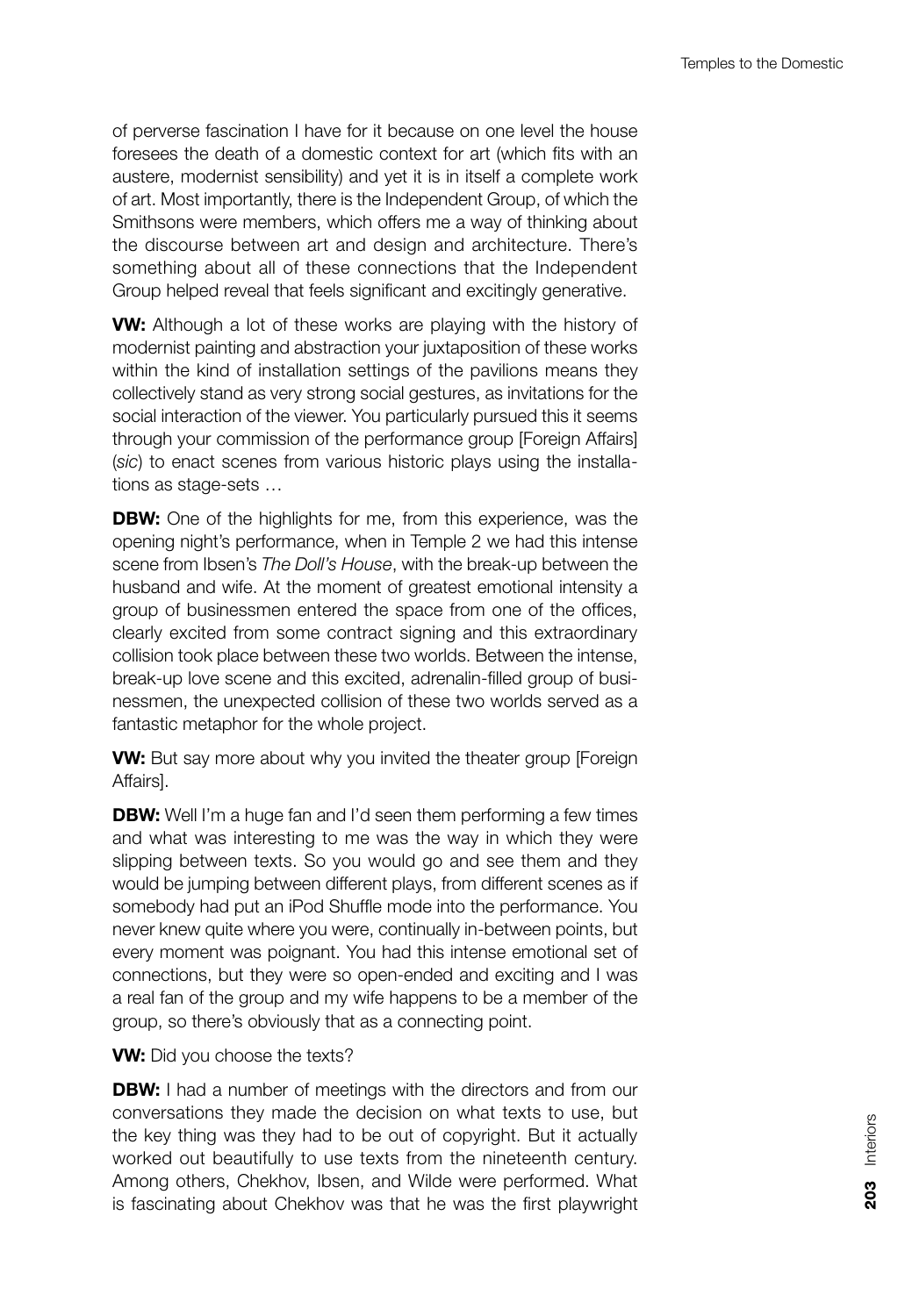to really communicate a psychopathology between the owner of the property and the property itself. It seemed brilliant to me that they opened up with The Proposal which uses landownership as a backdrop to a proposal of marriage and they finished with Wilde's The Ideal Husband and Wilde was, you know, famous for going to America and giving this series of talks on Ruskin's ideals about craft in the home. So, actually, what was great was that these texts really connected the audience through a very particular theatrical heritage into themes relating to the domestic construction.

VW: As a spectator of these vignette performances in the space the multi-layering of associations was extraordinarily rich, but equally you could just look to the left and then you have the Millennium Dome right there in the background. And that kind of both constellation and expansion of what I can only describe as the kind of spatiotemporal relations of the performance, the pavilion, this space of Clifford Chance, the Millennium Dome outside ... all these numerous interactions happening simultaneously make the viewers equally present in what was happening.

**DBW:** Yes that's a hugely important point. I completely agree. I mean it was a gamble that both [Foreign Affairs] and myself took, and also Clifford Chance in terms of funding ... It could have been terribly



Figure 6 Temple 3, David Ben White. Photograph by Angelo Plantamura 2012. © DBW.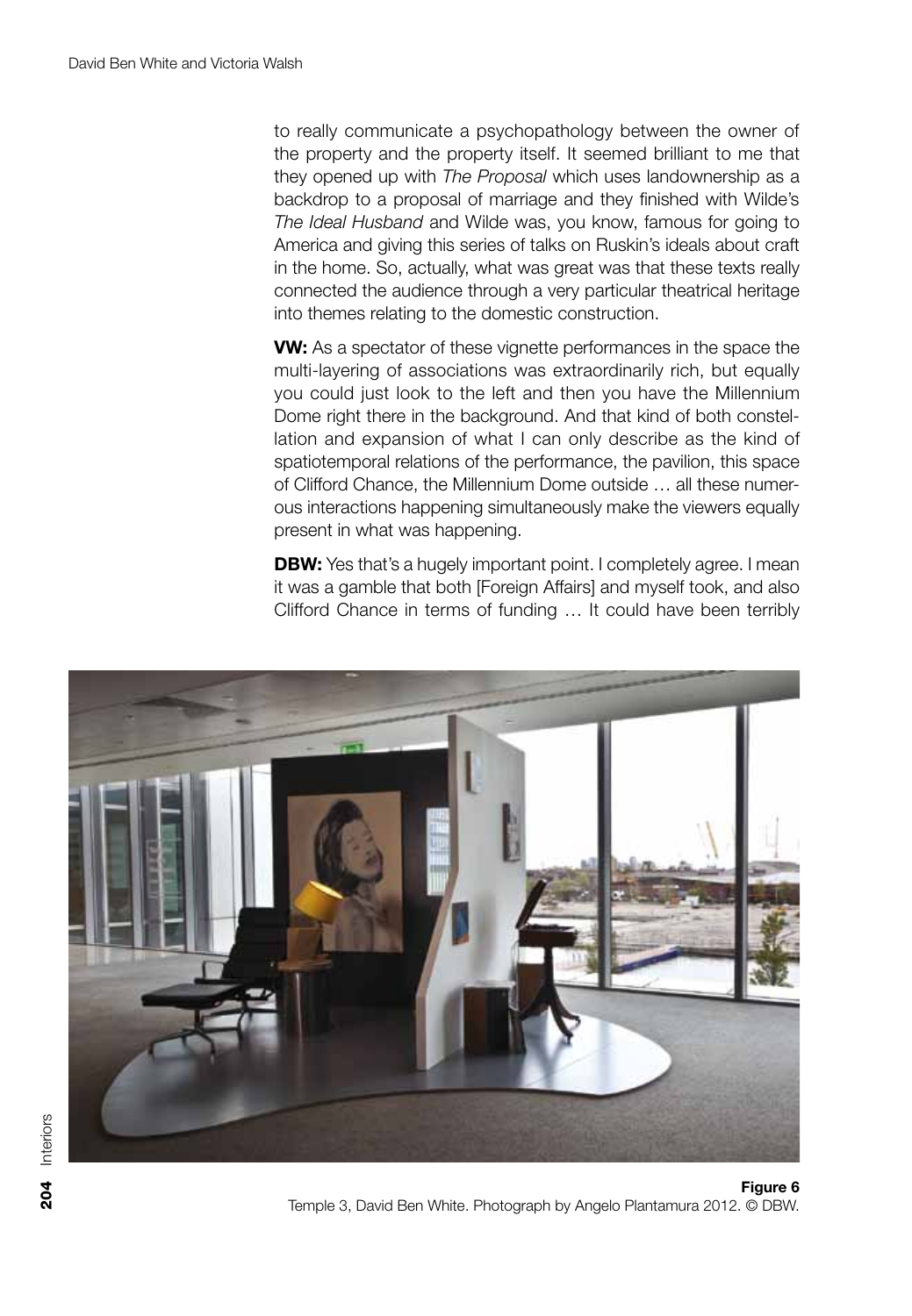kitsch. We could have really fallen on our faces, but now I feel like it is an ingredient with which I'm keen to return and work with again.

**VW:** There's also a whole set of arguments and relations going on between architecture, design, photography, art and, building on what you just said before, also the whole idea of sculpture. But maybe you could say something about the place of the photographic image in your work. I mean the ICA show was a series of photographs, which assume a kind of iconic relation to your installations, while also existing autonomously?

**DBW:** The photographs help connect to a very particular mode of media that I was interested in. When I was thinking about the domestic interior I kept on thinking about interior magazines and that sort of domesticated photograph. The way in which the photograph would articulate space and fetishize space and fetishize the object and so you had all of these things going on, where the photograph was really organizing this information in a way that was very particular to its agenda. And I really wanted to use that language in my practice as a way in which I was addressing the system, that particular mode of display. I enjoy collecting interior design books and interior magazines, but I was really informed by Louise Lawler's work, in particular the photographs of collectors' homes and this wonderful

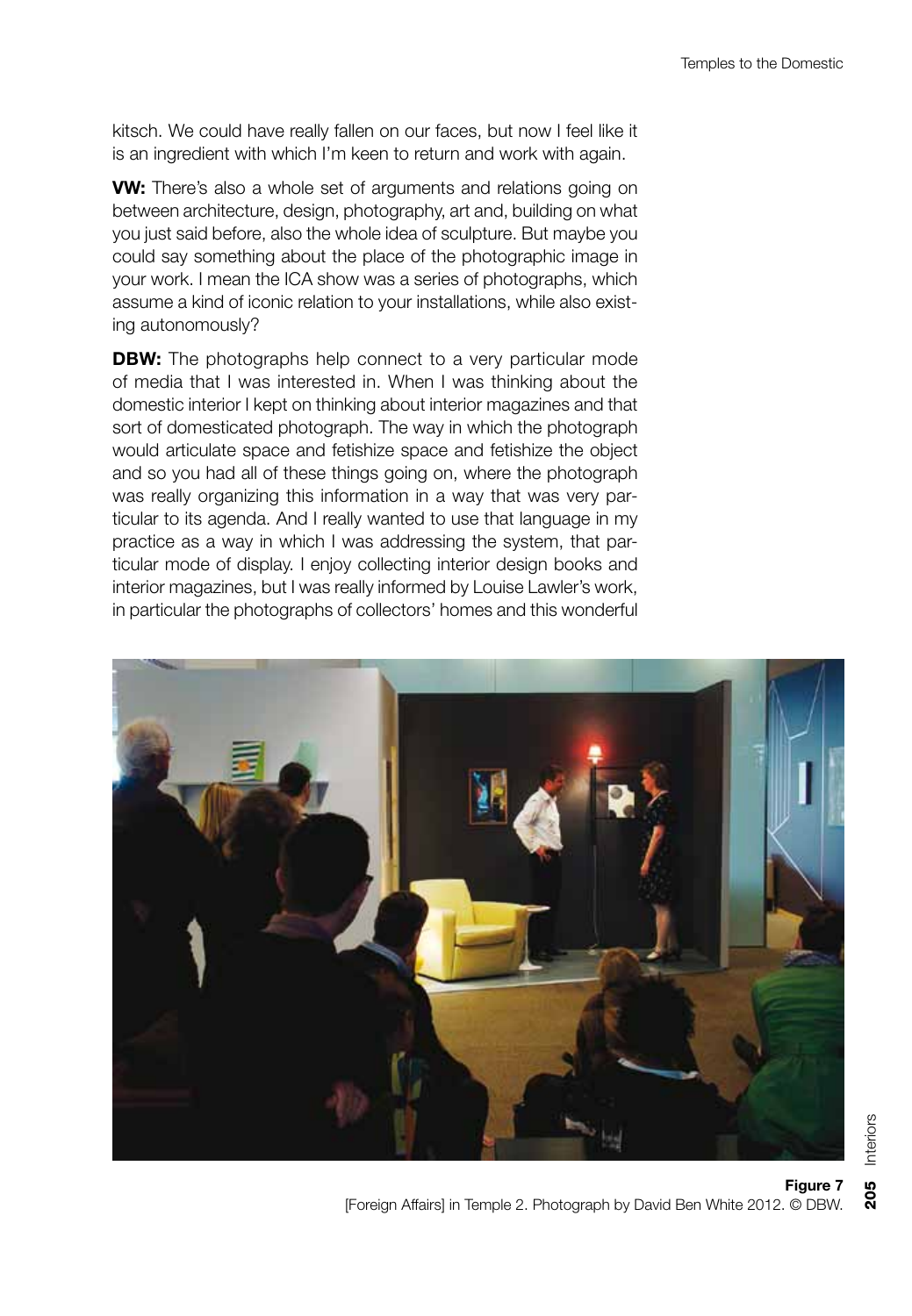

Figure 8 Painting Pavilion 1, David Ben White. Photograph by David Ben White 2011. © DBW.

way in which works of art were contextualized thematically and sort of theatrically within the different collectors' homes.

So the photograph is a really important mode of communication for me and I was thinking how can I bring that into my work. When I started making the Painting Pavilions what was interesting to me was that they managed to connect formal languages of modernism with domestic furniture and interior decoration, so they were articulating all of these different elements and that inconsistency came across in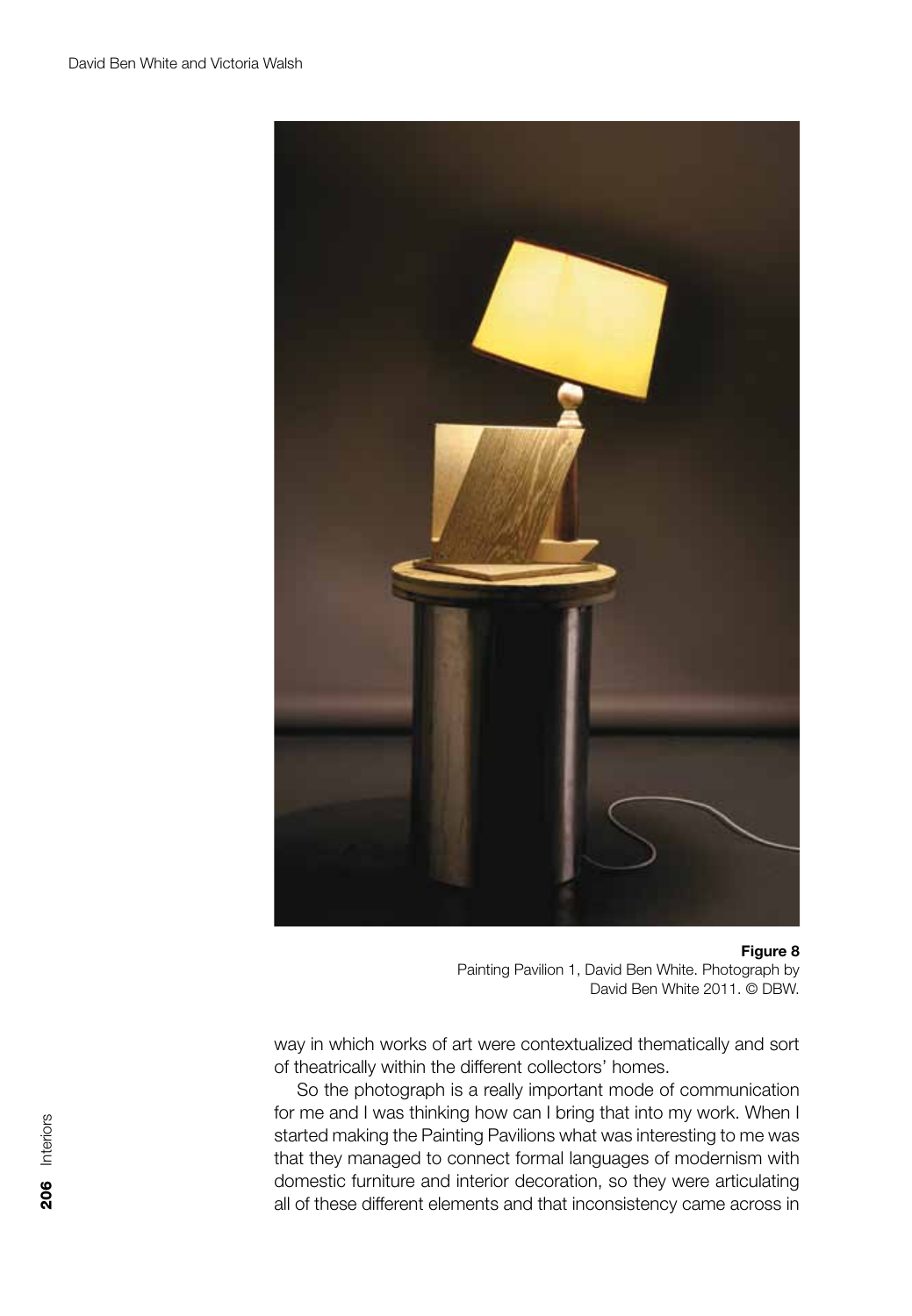their physical presence. They looked somewhat awkward, but when I photographed them in these very particular, stylized settings, they became this fetishized and aestheticized object, giving them this other status again that was really useful. Throughout this installation I have sited photographs of the pavilions near or fairly close to the actual pavilion, which creates this interplay between the mediatized image and the object. And what is interesting is that the object might appear rather dowdy and homemade, awkward in its bricolaged sensibility, but within the photograph, it radiates.

VW: Well you constantly play with the semiotic relations of the photographic image, the sculptural object and its representation ...

**DBW:** What I find fascinating is that as soon as you have an institutional space and a domestic space and an institutional code and a domestic code it sets out this sort of strange interconnecting, interlocking, and combative set of registers. There are all sorts of things going on and the photograph is really useful because in a way the photograph acts or appears as the institutional stand in. So it works as a connecting point to the institutional framework. It's framed, it sits quite self-consciously as a sort of iconic moment and I like that, I like it because it's ...

**VW:** It's also an act of ownership?

**DBW:** Absolutely, so it plays into all of those elements. So the question is what am I owning here? Am I owning the object or am I owning the image of the object and somehow that's all part of the agenda.

**VW:** I wonder since you just raised a moment ago about mediatized images and magazines of homes, you've talked a lot about the domestic, but what is the relationship between the domestic and the notion of home?

**DBW:** Well I can tell you very clearly what I'm interested in. I'm very interested in Matisse and the way in which he theatricalized the domestic space within his paintings and created this sort of decorative, heightened language that was very theatrical but really served to convey this extraordinarily potent, decorative mix of avantaarde and conservatism. What I mean by conservatism is that he's developing this avant-garde language within an intensely conservative mode of representation, that of the genre painting of domestic scenarios. So in our minds, the domestic is tied to paintings of the seventeenth-century Dutch Masters and we think about Peter de Hooch or Vermeer; there's something about this intense language of the domestic as being a world within a world. It's a language with which we're familiar. It's the realm of the wealthy, self-absorbed liberalized society at play. It's packed full of cultural identity and yet at the same time it's fiercely problematic, perceived as being thoroughly bourgeois, it also appears antithetical to contemporary institutional art values and that's really interesting.